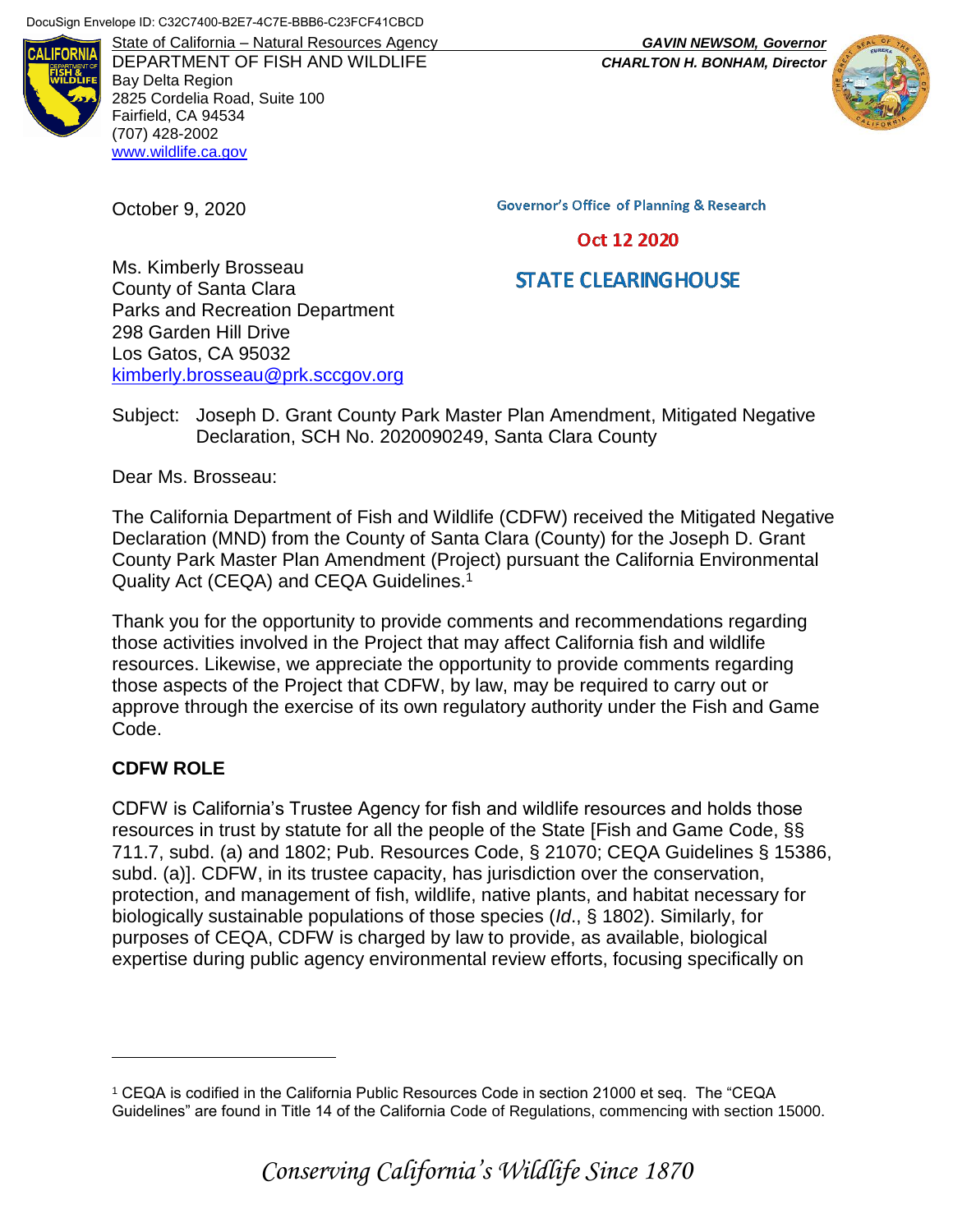projects and related activities that have the potential to adversely affect fish and wildlife resources.

CDFW is also submitting comments as a Responsible Agency under CEQA (Pub. Resources Code, § 21069; CEQA Guidelines, § 15381). CDFW expects that it may need to exercise regulatory authority as provided by the Fish and Game Code. As proposed, for example, the Project may be subject to CDFW's lake and streambed alteration regulatory authority (Fish and Game Code, § 1600 et seq.). Likewise, to the extent implementation of the Project as proposed may result in "take" as defined by State law of any species protected under the California Endangered Species Act (CESA) (Fish and Game Code, § 2050 et seq.), related authorization as provided by the Fish and Game Code will be required.

# **PROJECT DESCRIPTION SUMMARY**

**Proponent:** County of Santa Clara

**Objective:** Within the 1,155-acre Sulphur Springs Ranch amendment area there will be construction of two new backpack campgrounds, including a vault-type toilet facility. The trail system will include approximately two miles of new trail, three miles of existing ranch roads repurposed as trails, and one mile of trail would be repurposed as an operations and maintenance access road. Trail construction includes bulldozing, brush clearing, construction of a bridge, and installment of ford crossings on drainages.

**Location:** Joseph D. Grant County Park is located eight miles west of the City of San José, Santa Clara County. The amendment area is located in the south eastern corner of the park. The approximate center of the amendment area is 37.324° N latitude and - 122.641 W longitude (NAD 83 or WGS 84). The Assessor's Parcel Numbers are 627- 06-002, 627-07-013, and 627-07-014.

## **COMMENTS AND RECOMMENDATIONS**

CDFW offers the comments and recommendations below to assist the County in adequately identifying and/or mitigating the Project's significant, or potentially significant, direct and indirect impacts on fish and wildlife (biological) resources.

### **Section D Biological Resources, Impact Analysis, Special-Status Wildlife, page 37–40 and page 43**

The Special-Status Wildlife section of the MND, and referenced Appendix A - Biological Resources Supporting Information, contains some information regarding potential presence of special-status species and impact analysis. However, the information provided does not clearly describe the analysis per species, it does not describe the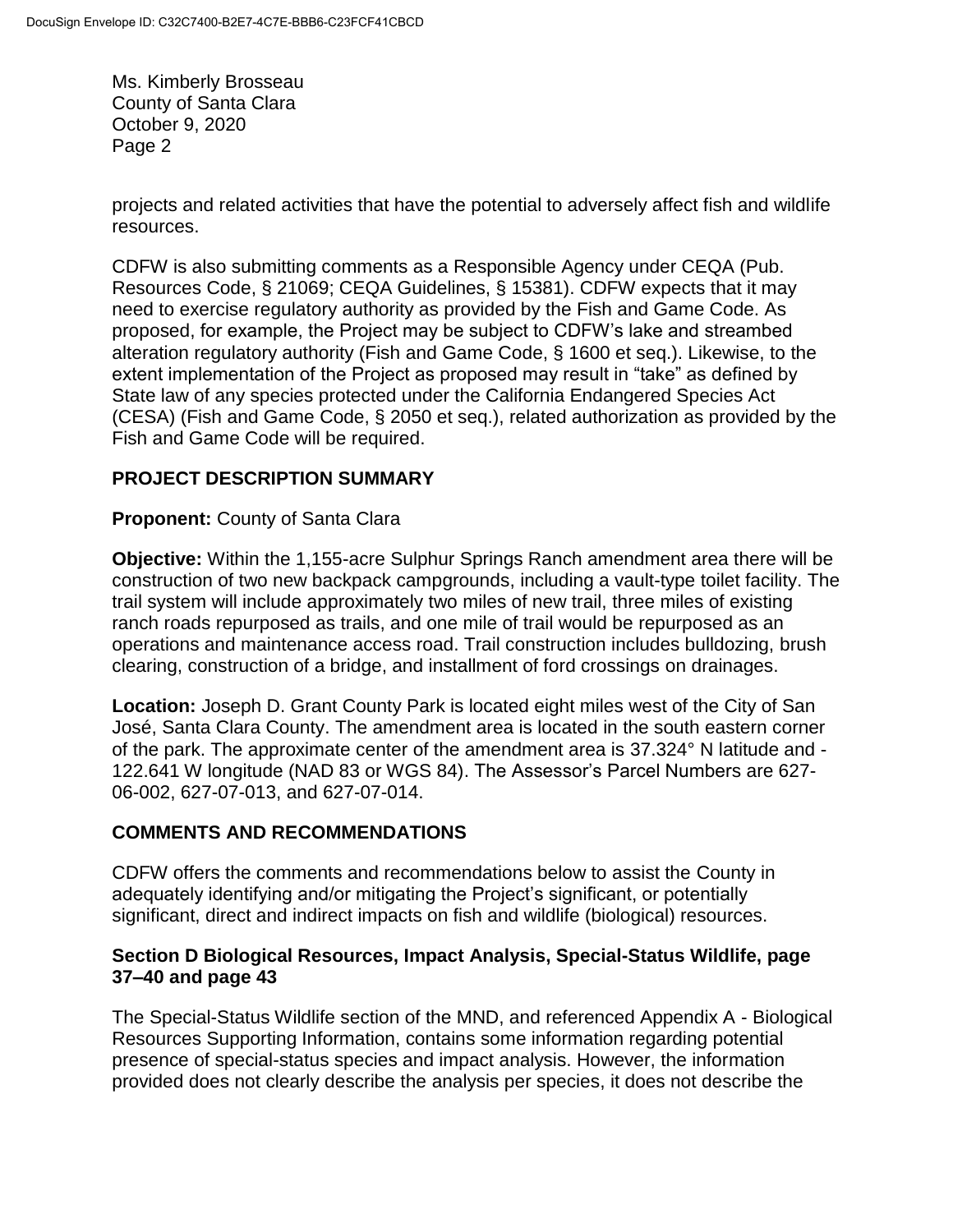specific Project components that may impact those species, nor does it describe specific measures to reduce impacts to a less-than-significant level.

Appendix A - Biological Resources Supporting Information includes a California Natural Diversity Database search and reconnaissance survey, but only discusses types of natural communities present and generally states that special-status species could occur on-site. Table 3 Special-Status Wildlife Species Evaluated states the Potential to Occur (e.g. high, low, possible, not expected) for various special-status species, but does not provide information on the analysis conducted to come to those conclusions. CDFW recommends that the MND, for each species, provides information as to why each species may or may not be present within the amendment area and generally describe areas in which each species may be present (e.g. a special-status species may be present in Smith Creek where a bridge will be constructed). Additionally, this analysis should include all potentially present special-status and sensitive species, including bats.

The MND generally discusses that the Project will impact special-status species listed in Table 3, if those species are present. However, there is not specific information regarding how special-status species will be impacted. CDFW recommends that the MND, for each species, describe what Project components will impact each species and the nature of the impacts (e.g. a special-status species may be killed or injured through shrub clearing or bridge construction).

### **California Endangered Species Act**

Table 3 of the MND states that there is a high potential for occurrence of foothill yellow−legged frog (FYLF, *Rana boylii*, State Endangered) within the amendment area. In CDFW review of the California Natural Diversity Database (CNDDB, CDFW 2020), a FLYF occurrence is located within and adjacent to Project work areas including the ephemeral Smith Creek, Hawk Creek, and Sulphur Creek. Measure BIO-2 states that an Incidental Take Permit (ITP) for FYLF will be obtained and that the County will follow measures within the ITP that result in take avoidance. However, if there are feasible measures that could fully avoid take of CESA listed species, an ITP would potentially not be required (upon CDFW review and concurrence).

Table 3 of the MND states that there is a low potential for California tiger salamander (CTS, *Ambystoma californiense*, Federal Threatened and State Threatened) to occur within the amendment area. However, there is no information provided that describes how this conclusion was surmised. In CDFW review of CNDDB (CDFW 2020), several recent occurrences of CTS are located to the west of the amendment area, with the closest occurrence being approximately 0.5 miles from main the Project impact area. Also, in review of CNDDB aerials, CDFW observed several cattle stock ponds that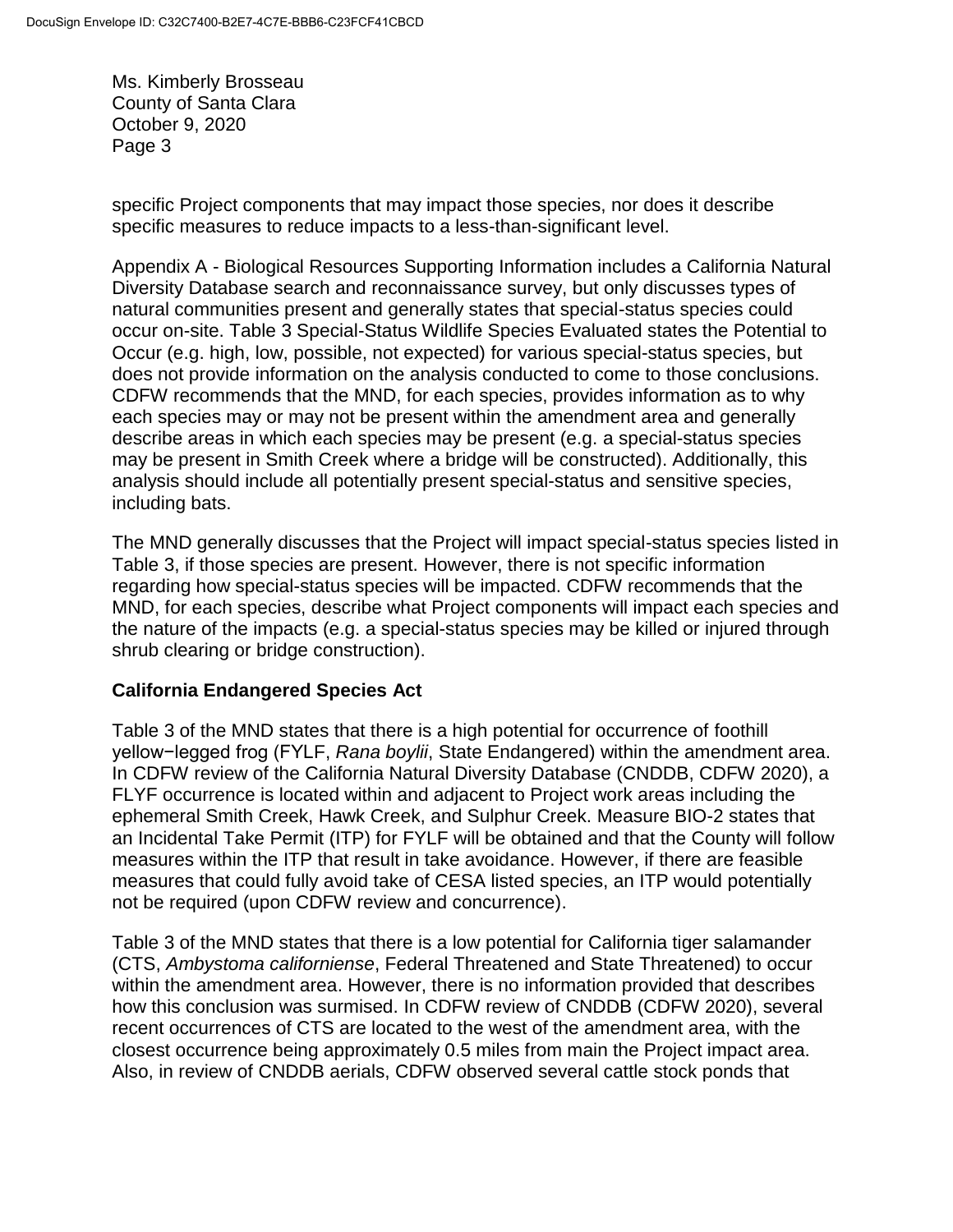surround the amendment area. It is CDFW's opinion that the amendment area could contain habitat suitable for CTS dispersal.

To reduce impacts to less-than-significant levels, CDFW recommends the measures below be included in the MND. These measures should be carried out for both FYLF and CTS, and any other CESA-listed wildlife species.

- 1. Habitat Assessment and Appropriate Project Design: A qualified biologist should conduct a habitat assessment in advance of Project implementation, to determine if the Project site or its vicinity contains suitable habitat for CESA-listed wildlife species. If feasible, the Project or components should be relocated or designed to avoid CESA-listed wildlife species habitat.
- 2. Protocol-level Surveys: If habitat is present for CESA-listed wildlife species and the Project or components cannot be relocated or designed to avoid this habitat, the Project location should be surveyed for CESA-listed wildlife species by a qualified biologist following protocol-level surveys.
- 3. Avoidance Measures: If CESA-listed wildlife species are identified during surveys, specific measures for each Project component should be developed to fully avoid take of these species.
- 4. Take Authorization: If full take avoidance of CESA-listed wildlife species is not feasible, the County should apply to CDFW for take authorization through issuance of an ITP.

## **State Species of Special Concern**

Table 3 states that there is a high potential for occurrence for California red-legged frog (CRLF, *Rana draytonii*, Federally Threatened and State Species of Special Concern) within the amendment area. Table 3 states that there is a possible potential of occurrence for San Francisco dusky-footed woodrat (SFDWR, *Neotoma fuscipes annectens*, State Species of Special Concern) and western pond turtle (WPT, *Emmys marmorata,* State Species of Special Concern) within the amendment area.

Table 3 does not discuss potential occurrences of special-status and sensitive bat species. MND Section D Biological Resources, #2, states that construction of new trails and the bridge crossing may result in woodland and riparian tree and understory plant removal. Removal of trees could impact special-status and sensitive bat species that may roost in woodland and riparian habitats such as pallid bat (*Antrozous pallidus*, State Species of Special Concern), western red bat (*Lasiurus blossevillii*, State Species of Special Concern), and hoary bat (*Lasiurus cinereus*).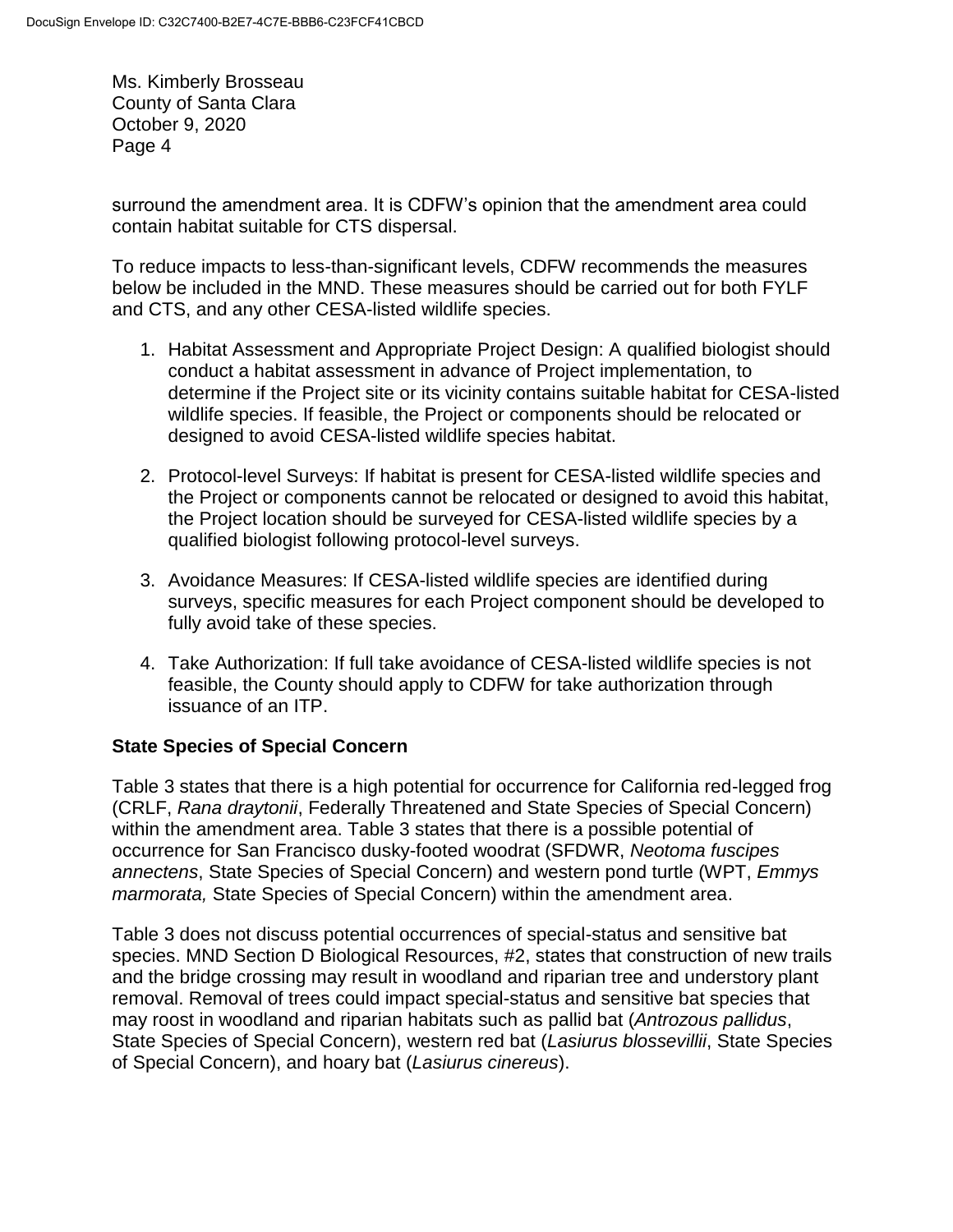To reduce impacts to less-than-significant levels, CDFW recommends the measures below be included in the MND. These measures should be carried out for CRLF, SFDWR, WPT, bats, and any other species of special concern.

- 1. Focused Surveys: The Project location and tree removal locations should be surveyed for Species of Special Concern and sensitive bat species by a qualified biologist following protocol-level surveys. In the absence of protocol-level surveys being performed, focused surveys for Species of Special Concern presence or indicators of presence (e.g. bat guano and acoustic surveys) should be conducted.
- 2. Avoidance, Minimization, and Mitigation: If Species of Special Concern and sensitive bat species are found within or adjacent to the Project site, the qualified biologist should establish a no-disturbance buffer appropriate for the species and conduct on-site monitoring during all Project-related activities. The MND should include additional minimization and mitigation measures for each species that could be potentially impacted by Project activities.

### **Section D Biological Resources, Impact Analysis, page 40, page 43, and Measure BIO-6**

## *Impacts to Riparian Habitat*

The amendment area contains ephemeral and intermittent creeks within and adjacent to Project impact areas including Smith Creek, Hawk Creek, Sulphur Creek, and unnamed tributaries to these creeks. MND Section D Biological Resources, #2, states that construction of new trails and the bridge crossing may result in woodland and riparian tree and understory plant removal. Rock fords may be installed within creeks and drainages. However, the specific creeks or drainages in which Project component construction impacts may occur is not discussed in the MND.

MND Section D Biological Resources #2 and Measure BIO-6 includes Project design and measures to avoid or minimize impacts streams to the maximum extent practicable. Section D Biological Resources, Impact Analysis, #2 states that prior to work in riparian areas, the Project would obtain coverage from CDFW. However, it is not clearly stated that a Lake and Streambed Alteration Agreement will be obtained. CDFW recommends that the MND, for each Project component, describe what type of impacts may occur (e.g. installation rock ford crossings within Hawk Creek or other drainages).

To reduce impacts to less-than-significant levels, CDFW recommends the measures below be included in the MND.

1. Habitat Assessment: A qualified biologist should conduct a habitat assessment in advance of Project implementation, to determine if the Project area or its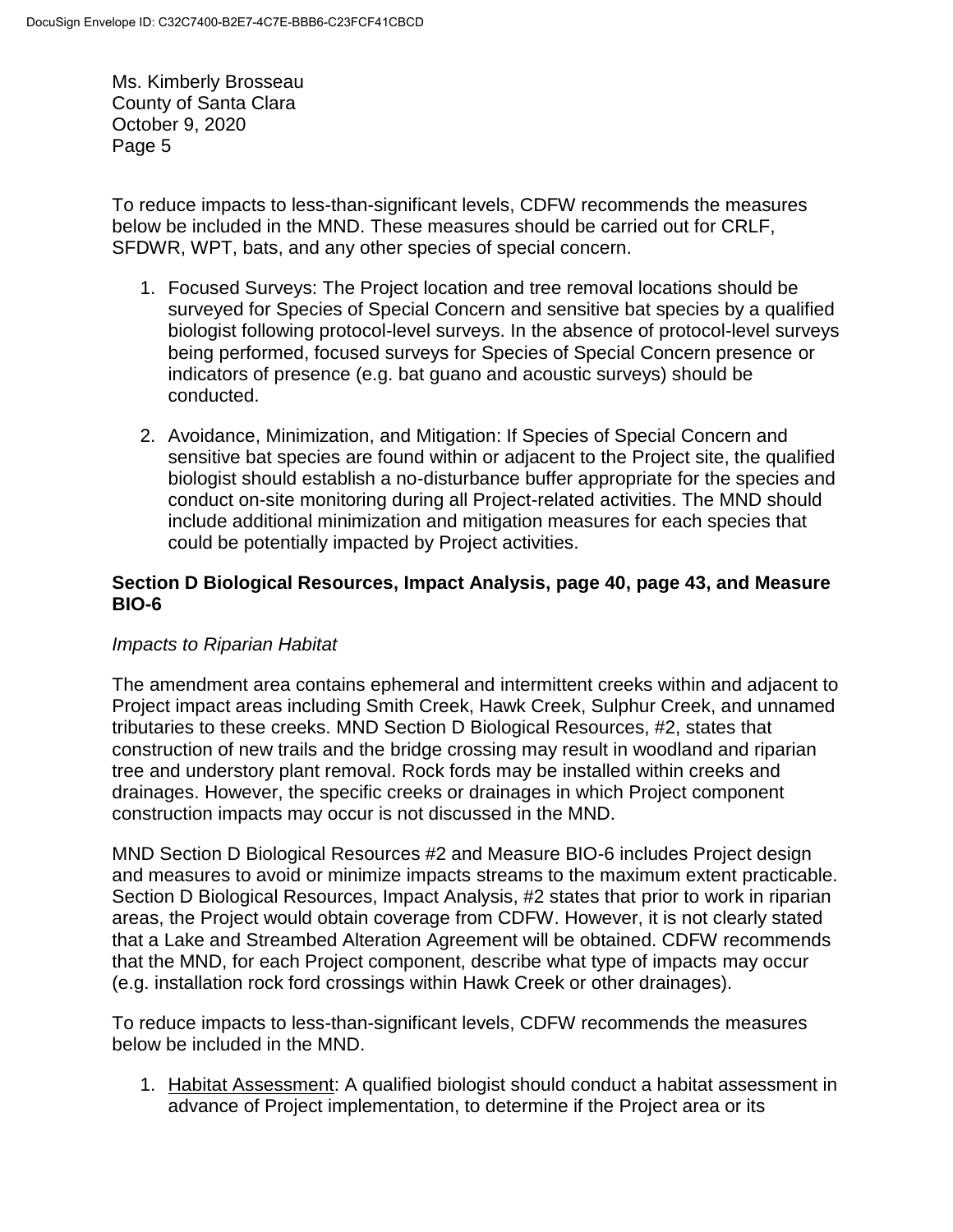> immediate vicinity supports freshwater marsh, wetland, and/or riparian communities. This survey should include, but not be limited to ponds, Smith Creek, Hawk Creek, Sulphur Creek, and unnamed tributaries to these creeks.

- *2.* Wetland Delineation: CDFW recommends a formal wetland delineation be conducted by a qualified biologist prior to Project construction to determine the location and extent of wetlands and riparian habitat present. Please note that, while there is overlap, State and federal definitions of wetlands, as well as which activities require Notification pursuant to Fish and Game Code § 1602, differ. Therefore, CDFW further recommends that the delineation identify both State and federal wetlands, as well as which activities may require Notification to comply with Fish and Game Code [§ 1602 and §2081(b)].
- 3. Notification of Lake and Streambed Alteration: Fish and Game Code §1602 requires an entity to notify CDFW prior to commencing any activity that may (a) substantially divert or obstruct the natural flow of any river, stream, or lake; (b) substantially change or use any material from the bed, bank, or channel of any river, stream, or lake: (c) deposit debris, waste or other materials that could pass into any river, stream, or lake. CDFW is required to comply with CEQA in the issuance of a Lake and Streambed Alteration Agreement. For additional information, please see [https://www.wildlife.ca.gov/Conservation/LSA.](https://www.wildlife.ca.gov/Conservation/LSA)

## **ENVIRONMENTAL DATA**

CEQA requires that information developed in draft environmental impact reports be incorporated into a data base which may be used to make subsequent or supplemental environmental determinations. [Pub. Resources Code, § 21003, subd. (e)]. Accordingly, please report any special-status species and natural communities detected during Project surveys to CNDDB. The CNNDB field survey form, online field survey form, and contact information for CNDDB staff can be found at the following link: [https://wildlife.ca.gov/data/CNDDB/submitting-data.](https://wildlife.ca.gov/data/CNDDB/submitting-data)

### **FILING FEES**

CDFW anticipates that the Project will have an impact on fish and/or wildlife, and assessment of filing fees is necessary (Fish and Game Code, § 711.4; Pub. Resources Code, § 21089). Fees are payable upon filing of the Notice of Determination by the Lead Agency and serve to help defray the cost of environmental review by CDFW.

### **CONCLUSION**

CDFW appreciates the opportunity to comment on the MND to assist the County in identifying and mitigating Project impacts on biological resources.